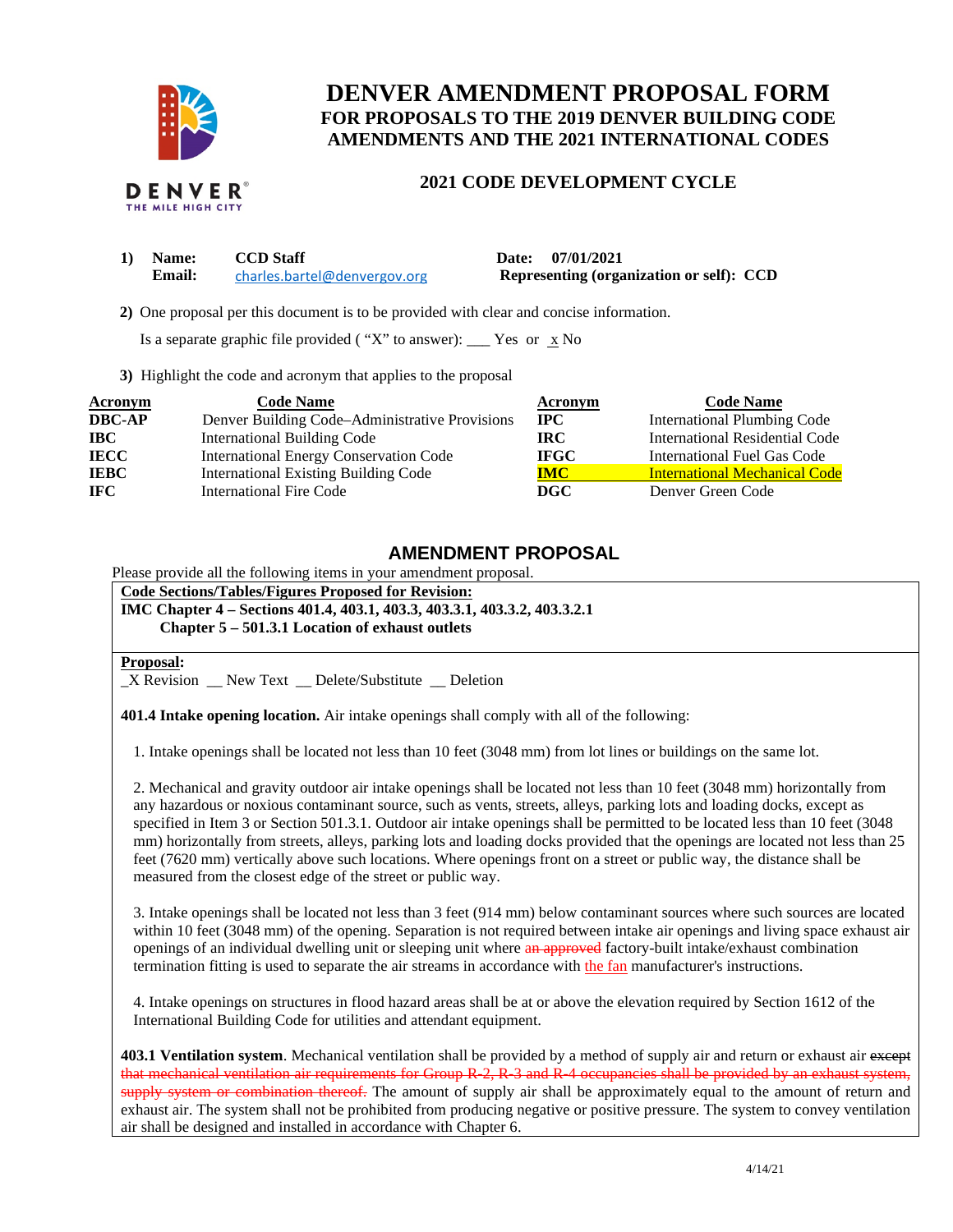**403.3 Outdoor air and local exhaust airflow rates**. Group R-2, R-3 and R-4 occupancies three stories and less in height above grade plane shall be provided with outdoor air and local exhaust in accordance with Section 403.3.2. Other buildings intended to be occupied shall be provided with outdoor air and local exhaust in accordance with Section 403.3.1.

**403.3.1 Other buildings intended to be occupied**. The design of local exhaust systems and ventilation systems for outdoor air for occupancies other than Group R-2, R-3 and R-4 three stories and less above grade plane shall comply with Sections 403.3.1.1 through 403.3.1.4.

4**03.3.2 Group R-2, R-3 and R-4 occupancies**, three stories and less. The design of local exhaust systems and ventilation systems for outdoor air in Group R-2, R- $\overline{3}$  and R-4 occupancies three stories and less in height above grade plane shall comply with Sections 403.3.2.1 through 403.3.2.5.

**403.3.2.1 Outdoor air for dwelling units.** An *balanced* outdoor air *ventilation* system consisting of a mechanical exhaust system, supply system or combination thereof shall be installed to provide outdoor air for each dwelling unit Local exhaust or supply systems, including outdoor air ducts connected to the return side of an air handler, are permitted to serve as such a system. The outdoor air *balanced ventilation* system shall be designed to provide the required rate of outdoor air continuously during the period that the building is occupied. The minimum continuous outdoor airflow rate shall be determined in accordance with Equation 4-9.

 $Q_{OA} = 0.043A_{floor} + 7.5(N_{br} + 1)$ 

where:

 $Q_{OA}$  = outdoor airflow rate, cfm

 $A_{floor}$  = conditioned floor area, ft2

 $N_{br}$  = number of bedrooms; not to be less than one

### **Exceptions: Modify Exception #2 as follows (all other exceptions remain unchanged):**

2. The minimum mechanical ventilation rate determined in accordance with Equation 4-9

shall be reduced by 30 percent provided that **both of the following conditions apply:** applies:

2.1. A ducted system supplies ventilation air directly to each bedroom and to one or more of the following rooms: 2.1.1. Living room.

2.1.2. Dining room.

2.1.3. Kitchen.

2.2. The whole house ventilation system

is a balanced ventilation system.

### **501.3.1 Location of exhaust outlets is modified by amending #3 as follows (all other language in this section remains unchanged):**

3. For all environmental air exhaust: 3 feet (914 mm) from property lines; 3 feet (914 mm) from operable openings into buildings for all occupancies other than Group U; and 10 feet (3048 mm) from mechanical air intakes. Such exhaust shall not be considered hazardous or noxious. Separation is not required between intake air openings and living space exhaust air openings of an individual dwelling unit or sleeping unit where an approved factory-built intake/exhaust combination termination fitting is used to separate the air streams in accordance with the fan manufacturer's instructions.

# **Supporting Information (Required):**

This proposal accomplishes a couple of things. First, in Section 403.1, it removes the option for supply only or exhaust only ventilation and requires all units to have balanced ventilation. When building tighter building thermal envelopes, especially those meeting CCD's Energy and Green provisions, it becomes necessary to have balanced ventilation in order to get adequate ventilation into the buildings or units with less strain on the thermal envelope itself. The tighter the building envelope, the greater the pressure differential caused by operating unbalanced ventilation systems. Increasing the pressure differential across the building envelope and between dwelling units and common areas can increase the energy use of fans, cause whistling around doors and windows, increase the driving force associated with the transfer of air across designated air barriers, and increase the deposition of moisture within the building envelope.